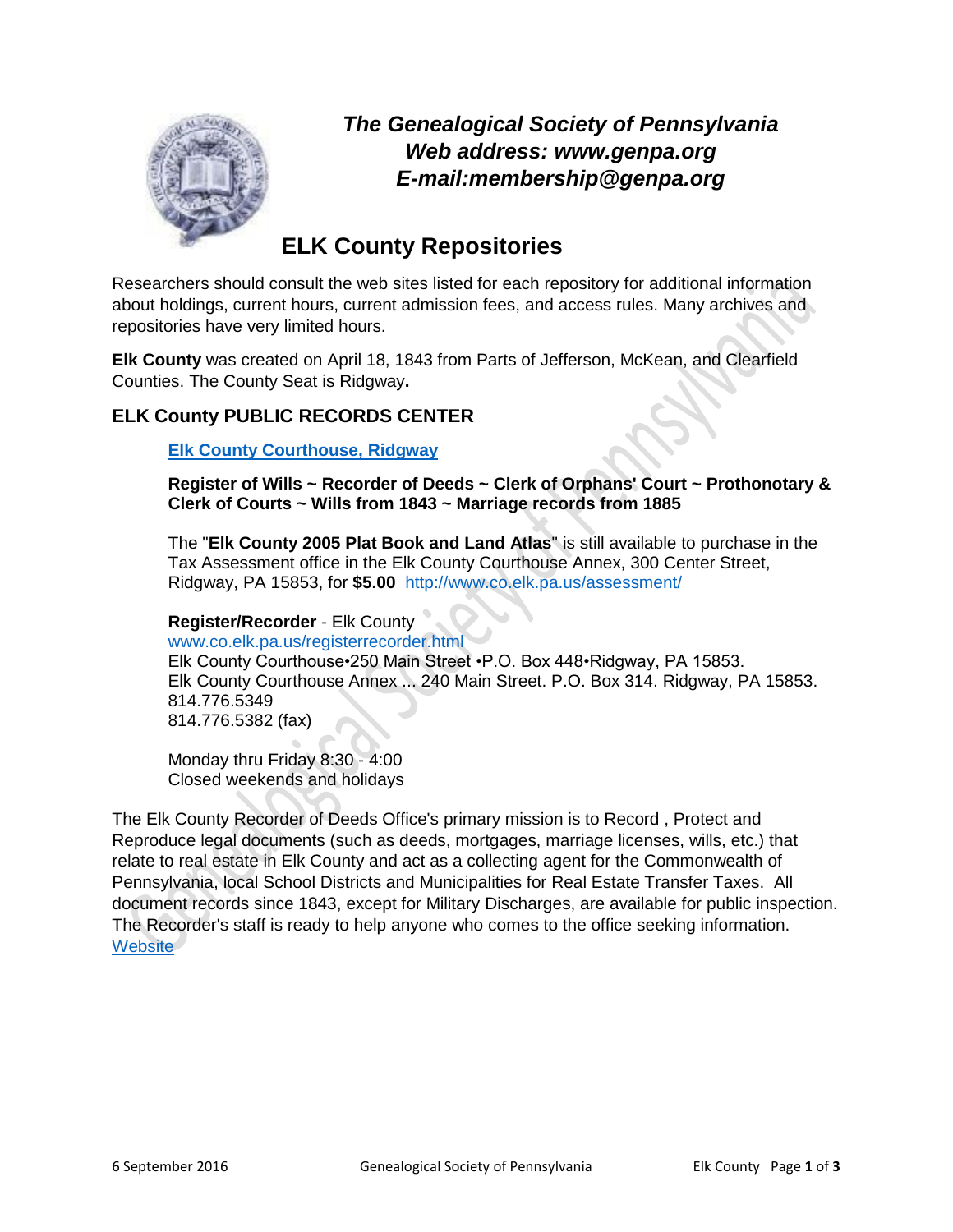Susanne Straub Schneider, [Prothonotary](http://www.co.elk.pa.us/prothonotary.html) & Clerk of Courts Elk County Courthouse 240 Main Street P.O. Box 237 Ridgway, PA 15853 (814) 776-5344 (814) 776-5303—Fax

The Prothonotary is a dual officeholder. She holds the office of Prothonotary which is the clerk of the civil court. The civil court deals with the record keeping and processing of such cases as actions in law, equity, divorce, custody, protection from abuse, mechanics liens, judgments, appeals from the district justice.

The Prothonotary also holds the office Clerk of Courts which deals with the record keeping and reporting of criminal cases which have been bound over to court from the district justice. Additionally, she maintains road dockets and **naturalization** records.

## **Prison - Elk County**

[www.co.elk.pa.us/prison.html](http://www.co.elk.pa.us/prison.html)

## **Elk County Historical Society** - [\[map\]](https://www.mapquest.com/us/pa/ridgway/15853-1701/109-center-st-41.419846,-78.732004)

109 Center Street, Ridgway, PA **[Website](http://www.elkcountyhistoricalsociety.org/)** 

## **Ridgway Public Library**

**[Website](http://www.ridgwaylibrary.org/)** 

## **Pennsylvania Libraries**.

## **[Website](https://accesspa.powerlibrary.org/MVC/)**

## **Additional resources**:

- PAGenWeb Elk County <http://www.pagenweb.org/~elk/> o Cemeteries
	-
- Elk County Obituaries USGenWeb Archives - [website](http://www.usgwarchives.net/pa/elk/obits.htm)
- Genealogical Society of Pennsylvania
- [http://www.GenPA.org](http://www.genpa.org/)
- **Elk County Newspapers –**
	- o <http://www.topix.com/county/elk-pa>
	- o The Elk County advocate. (Ridgway, Pa.) 1868-1883, Ridgway, Pa. (1868-1883) Library of Congress - <http://chroniclingamerica.loc.gov/lccn/sn84026259/>
	- o Elk County Pennsylvania History and Genealogy Newspaper Stories <http://genealogytrails.com/penn/elk/newspaper.html>
	- o The Daily Press <http://www.smdailypress.com/>